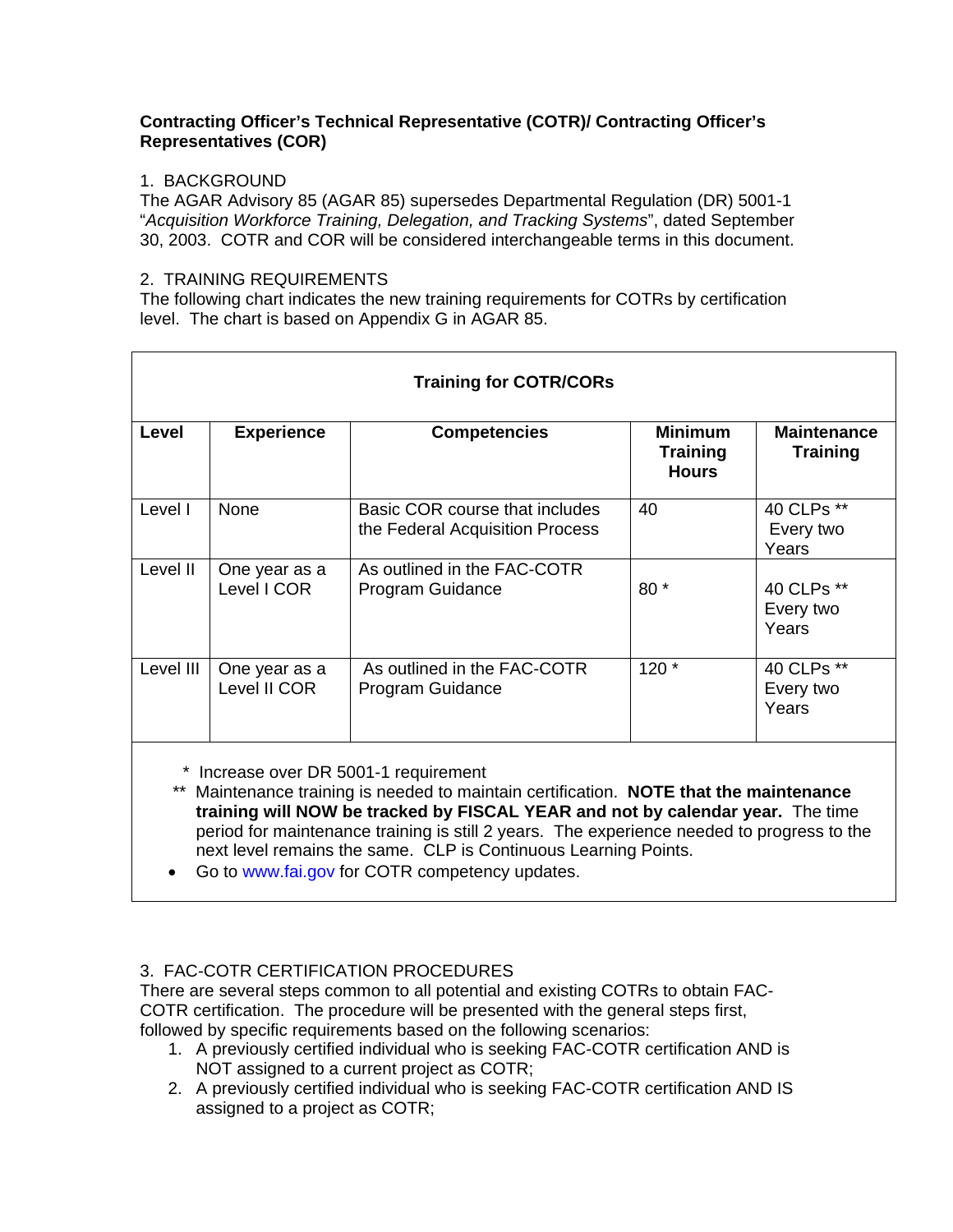- 3. A new individual not previously certified AND who is NOT assigned to a current project as COTR; and
- 4. A new individual not previously certified AND who IS assigned to a current project as COTR.

3.1 GENERAL

- 1. Compare previously received training with new training requirements.
	- i. A request for certification MUST be accompanied by proof (training completion certificates) from any activity claimed as training.
	- ii. Verify that proof of training completion exists for previous training.
	- iii. Use previous maintenance training to supplement the original training in order to meet the new requirements. Count other applicable training, such as ethics training, information technology security training, etc.
- 2. Take any additional training needed to meet the new requirements, if needed.
	- i. Training can be accomplished online. Look at http://www.fai.gov/certification/techrep.asp for training ideas and classes.
	- ii. Another source of online training can be found at http://www.dau.mil/.
- 3. Access the ACMIS system and register.
	- i. The link to ACMIS is www.acmis.gov.
	- ii. Use http://www.fai.gov/pdfs/acmistrainermanual.pdf to access the ACMIS Training Manual for Employees and Program Administrators. There will be a few differences concerning registering in ACMIS versus a standard registration. The supervisor for a COTR is not their regular supervisor, but should be the Contracting Officer (CO). Also, check who is listed as administrators. The program should have filled in Linda Persons for USDA and Terry Kirby for NRCS. These changes in reporting structure are needed in order for NRCS to track COTR certifications as an agency.
	- iii. For issues with registration, contact the ACMIS help desk at acmis\_help@sra.com.
	- iv. After registration, enter all of the training for which there is documentation into ACMIS.
- 4. Request FAC-COTR certification.
	- i. The COTR should fill out the COR Qualification Statement (Appendix I of AGAR 85. Also, see attached).
	- ii. A cover letter specifically requesting FAC-COTR certification must be attached to the Qualification Statement. The cover letter should be signed by the CO.
	- iii. Attach copies of all training certificates to the Qualification Statement. Send the package to:

 Realty/Contract Specialist Post Office Box 2890 Washington, D.C. 20013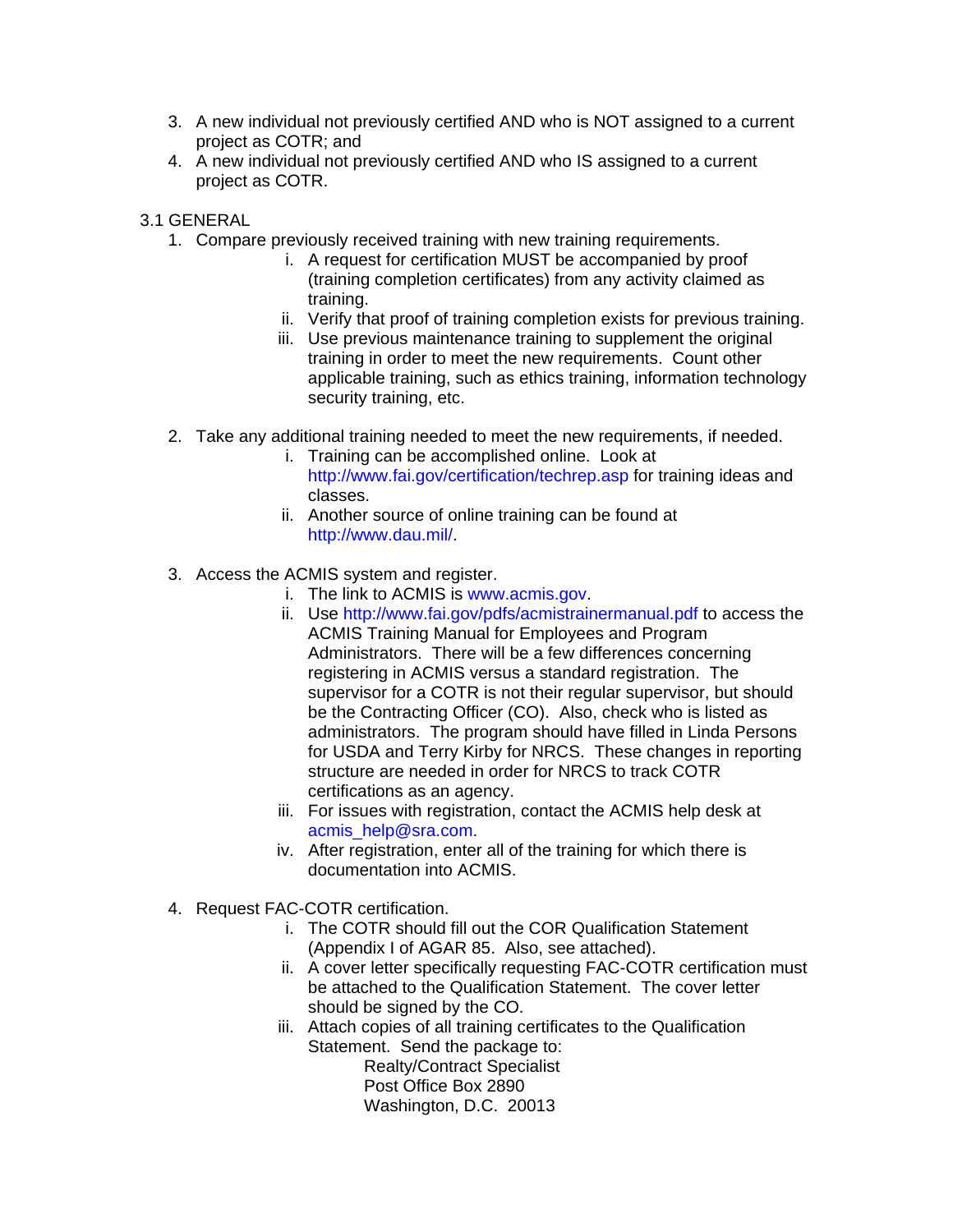- 5. Certification review and approval.
	- i. The NRCS ACMIS administrator reviews and approves the Qualifications Statement. The package is then forwarded to the USDA ACMIS administrator.
	- ii. The USDA ACMIS administrator issues the FAC-COTR certification. A paper certificate will be issued indicating the certification.

### *Please remember that May 9, 2009, is the deadline for completing this procedure.*

- 3.2 PREVIOUSLY CERTIFIED COTR WITH NO CURRENT ASSIGNMENT A previously certified COTR who has not yet been FAC-COTR certified, and is not assigned to an ongoing project, should follow the steps as outlined in Paragraph 3.1 GENERAL above.
- 3.3 PREVIOUSLY CERTIFIED COTR WITH CURRENT ASSIGNMENT Obtaining FAC-COTR certification for a previously certified COTR who has not yet obtained the FAC-COTR certification, and is assigned to an ongoing project, has additional steps and far greater time limitations.

Follow Step 1 under Paragraph 3.1 GENERAL above. Either the COTR can or cannot meet the new training requirements.

- 1. New training requirements met
	- a. Follow the steps as outlined in Paragraph 3.1 GENERAL above. The only difference is that the package submittal should be done approximately concurrently with assignment.
- 2. New training requirements not met yet
	- a. Fill out the COR Qualification Statement (Appendix I of AGAR 85. Also, see attached).
	- b. A cover letter specifically requesting NRCS certification, including the date of assignment to a project and signed by the CO, must be attached to the Qualification Statement.
	- c. Send the cover letter and Qualification Statement to:

 Realty/Contract Specialist Post Office Box 2890 Washington, D.C. 20013

- d. A NRCS certificate will be issued, stating that the COTR can fulfill the functions of a COTR, and giving a date when the required training must be completed. **A previously certified (but non-FAC-COTR certified) COTR has ONLY 3 months to complete training from the date of assignment to a project.** If training is not completed within this time frame, the CO should replace the COTR with a new COTR or another certified COTR.
- e. Follow the steps outlined in Paragraph 3.1 GENERAL above starting with Step 2. Remember the 3-month due date for certification.

### 3.4 NEW COTR WITH NO CURRENT ASSIGNMENT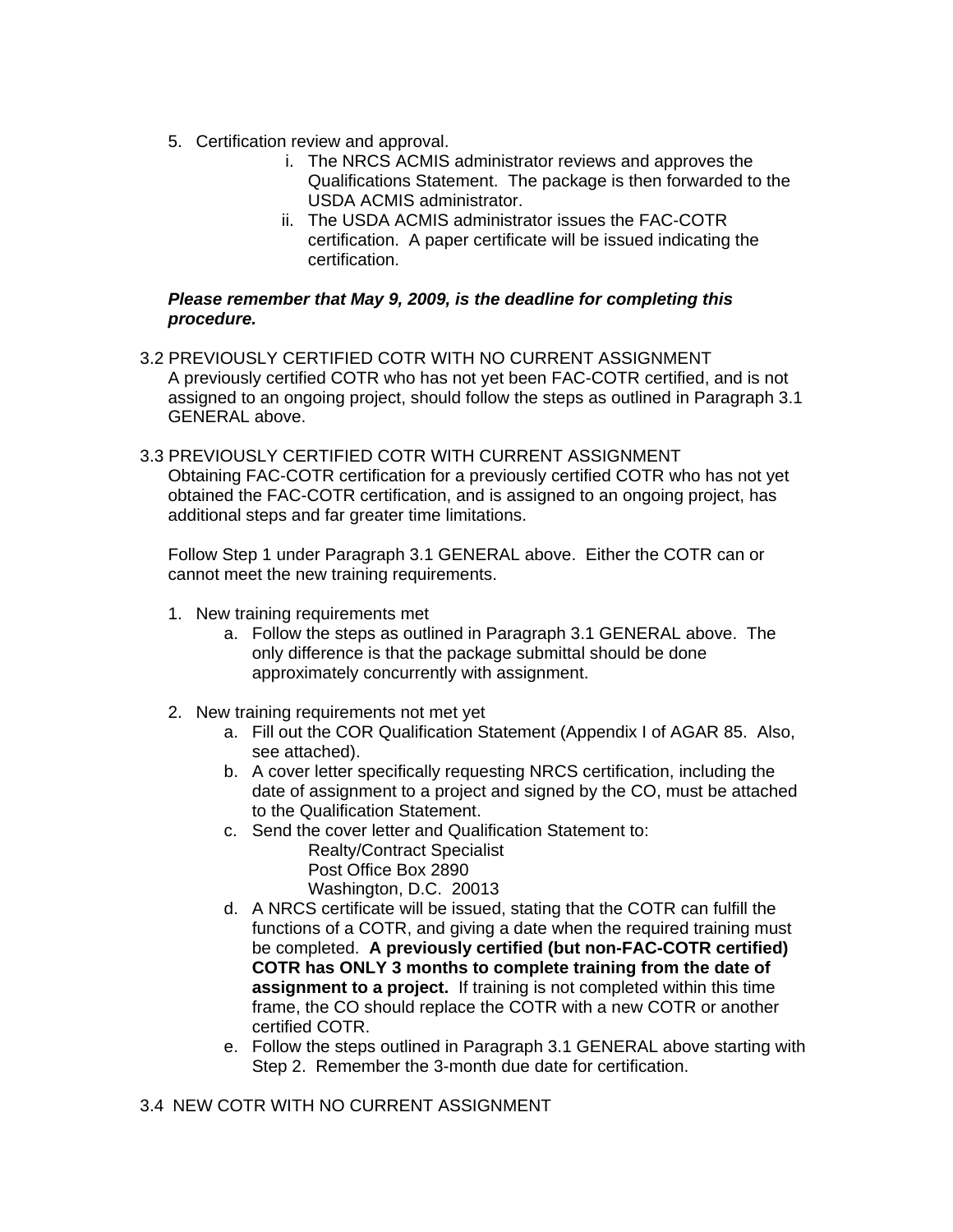A person seeking COTR certification who is not currently assigned to an ongoing project should follow the steps as outlined in Paragraph 3.1 GENERAL above, starting with Step 2.

## 3.5 NEW COTR WITH CURRENT ASSIGNMENT

Obtaining FAC-COTR certification for a new COTR with less than the required 40 hours of training, and who is assigned to an ongoing project, has additional steps and greater time limitations.

- 1. Training requirements not yet met
	- a. Fill out the COR Qualification Statement (Appendix I of AGAR 85. Also, see attached).
	- b. A cover letter specifically requesting NRCS certification, including the date of assignment to a project and signed by the CO, must be attached to the Qualification Statement.
	- c. Send the cover letter and Qualification Statement to:

 Realty/Contract Specialist Post Office Box 2890 Washington, D.C. 20013

- d. A NRCS certificate will be issued, stating that the COTR can fulfill the functions of a COTR, and giving a date when the required training must be completed. **A new COTR has 6 months to complete training from the date of assignment to a project.** If training is not completed within this timeframe, the CO should replace the COTR with a new COTR or another certified COTR.
- e. Follow the steps outlined in Paragraph 3.1 GENERAL above starting with Step 2. Remember the 6-month due date for certification.

# 4. TRAINING

Appendix N of AGAR 85 is the Office of Federal Procurement Policy letter dated November 26, 2007. The letter states that COTRs must have a minimum of 40 hours of training and maintain their skills currency through continuous learning. The training can be obtained through Federal Acquisition Institute (FAI), the Defense Acquisition University (DAU), commercially available sources, colleges or universities, or Agencyspecific courses. Twenty-two of the required 40 hours of training hours must cover the following essential COTR competencies:

- Oral Communication;
- Decision Making;
- Teamwork;
- Problem Solving;
- Attention to Detail;
- Reasoning;
- Flexibility;
- Interpersonal Skills;
- Self Management/Initiative;
- Integrity/Honesty;
- Planning and Evaluating;
- Influencing/Negotiating;
- Writing; and
- Project Management.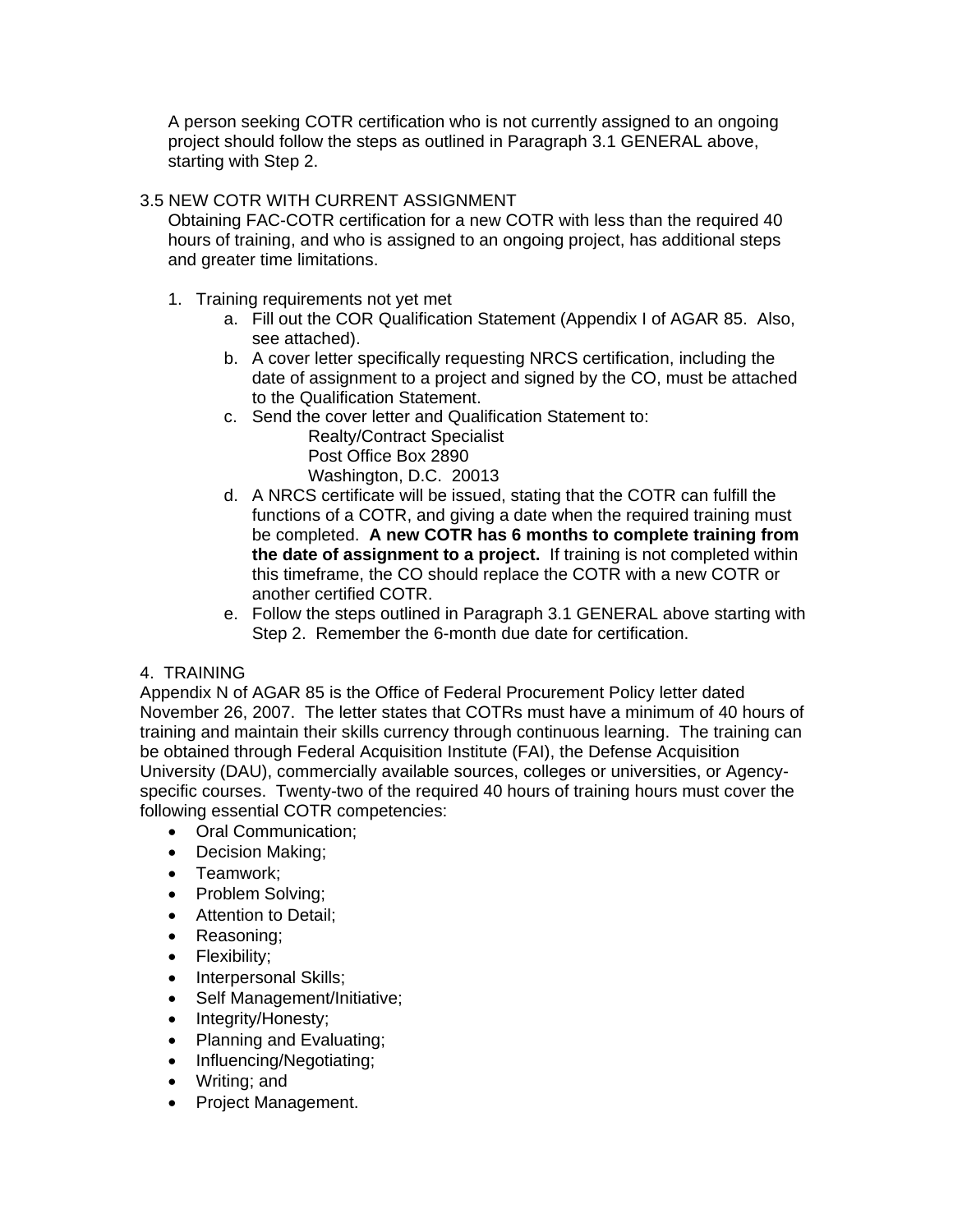The letter/Appendix suggests the following classes to address these competencies:

- CLC106 COR with a Mission Focus (8 CLPs)
- CLM024 Contracting Overview (8 CLPs)
- CLC004 Market Research (3 CLPs)
- CLC007 Contract Source Selection (1 CLP)
- CLM003 Ethics Training for Acquisition Technology and Logistics (2CLPs).

These courses can be accessed by registering at www.fai.gov. Individuals who have completed FAI's 24-hour "COR Mentor" program have satisfied this requirement. The COTR's supervisor and CO can determine other training.

To maintain a FAC-COTR certification, COTRs are required to earn 40 CLPs of skills training every 2 years (on a fiscal year cycle) beginning the first fiscal year. Additional guidance on determining CLPs can be found on Page 6 of Appendix N in AGAR 85. A FAC-COTR certification will expire if the 40 CLPs are not earned every 2 years. The COTR's delegation letter can be revoked or modified if this condition is not met. The CO must notify the COTR in writing, in a timely manner, of any changes to his or her delegations of authority, and notify the contractor as appropriate.